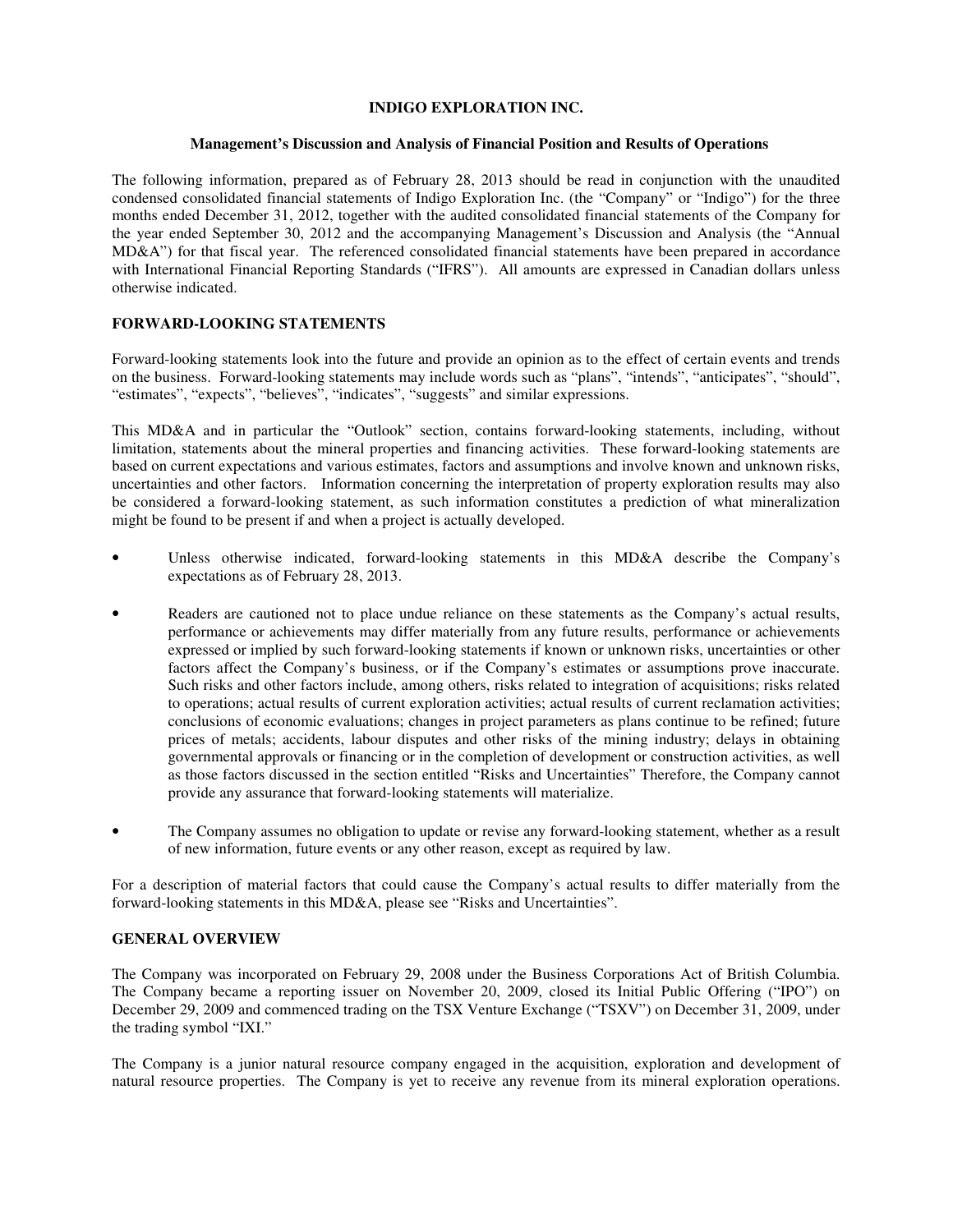Accordingly, the Company has no operating income or cash flows. As a result, the Company has relied almost exclusively upon equity financing activities, which is not expected to significantly change in the immediate future.

The Company's focus is in gold exploration in the Republic of Burkina Faso, West Africa. In May 2010, the Company entered into an option agreement to acquire a 100% interest, subject to a 1.5% net smelter return ("NSR") royalty, in the Moule Gold permit, in western Burkina Faso. In June 2010, the Company completed the acquisition of Sanu Resources Burkina Faso S.A.R.L. ("Sanu Burkina"), as a means of acquiring Sanu Burkina's four gold mineral exploration permits in Burkina Faso.

Paul Cowley and Keir Reynolds, directors of the Company, continue to act as the Chief Executive Officer and President, respectively.

Subsequent to the three months ended December 31, 2012, Dr. Thomas Henrickson was appointed director of the Company and Vice President Exploration, effective February 14, 2013.

The Company also announced on February 14, 2013 that it had arranged a non-brokered private placement of 10,000,000 units, priced at \$0.05 per unit, for gross proceeds of \$500,000, subject to TSX Venture Exchange approval. Each unit is comprised of one common share and one share purchase warrant, with each warrant entitling the holder to purchase one additional common share for a period of one year, at an exercise price of \$0.12 per share. Securities issued pursuant to the private placement will be subject to a four month hold period. Proceeds of the private placement will be used to continue to advance the Company's mineral exploration properties in Burkina Faso, for acquisition payments, and for general working capital.

## **MINERAL PROPERTIES**

Paul Cowley, P.Geo, director and interim CEO of Indigo, is the Qualified Person as defined in National Instrument 43-101, responsible for the review of technical information disseminated to the public by the Company, including any technical information in this MD&A.

## **Burkina Faso**

The Company currently holds five gold properties comprising four gold projects located in the Republic of Burkina Faso, West Africa. West Africa is underlain by the Birimian Greenstone Belt, one of the most prolific gold producing areas in the world. Several major gold companies are active in Burkina Faso, including IAMGOLD Corporation and Newmont Mining Corporation. Burkina Faso has six producing mines and a number of projects in the advance and development stages. Burkina Faso is considered to be relatively stable, both politically and economically, and relies primarily on farming and mining as its main sources of revenue.

Pursuant to the Mining Code of Burkina Faso, an exploration permit holder is required to incur 270,000 West African CFA Francs (\$540) of exploration expenditures per square kilometre per year in order to maintain its permits in good standing. If such expenditures are not incurred, the Government of Burkina Faso may, at its discretion, cancel the permits after giving the permit holder sixty days notice to remedy any deficiency. At December 31, 2012, the Company had not incurred sufficient expenditures on its Loto, Tordo and Kodyel permits to comply with the Mining Code of Burkina Faso. However, the Government of Burkina Faso has renewed the Kodyel, Loto and Tordo permits and has not issued the Company any notice of non-compliance. The Company is in the process of renewing the Lati permit. Sufficient expenditures have been incurred on the Moule and Lati permits. The Company believes its Burkina Faso permits are in good standing.

### *Kodyel Exploration Permit*

The 100% owned, 191 square kilometres Kodyel permit lies close to the Niger border approximately 300km east of Ouagadougou. Access is by paved road as far as Fada N'gourma about 200 km east of Ouagadougou and thence by laterite roads. The Kodyel permit covers an extension of the Fada N'Gourma greenstone belt that extends into Niger. The Kodyel permit is traversed by a regional northeast-trending fault that stretches from Ghana to Niger and separates the mafic and felsic volcanics and metasedimentary rocks of the Fada belt from the migmatites and granites to the northwest. There are several active artisanal workings within the permit, including: Hantekoura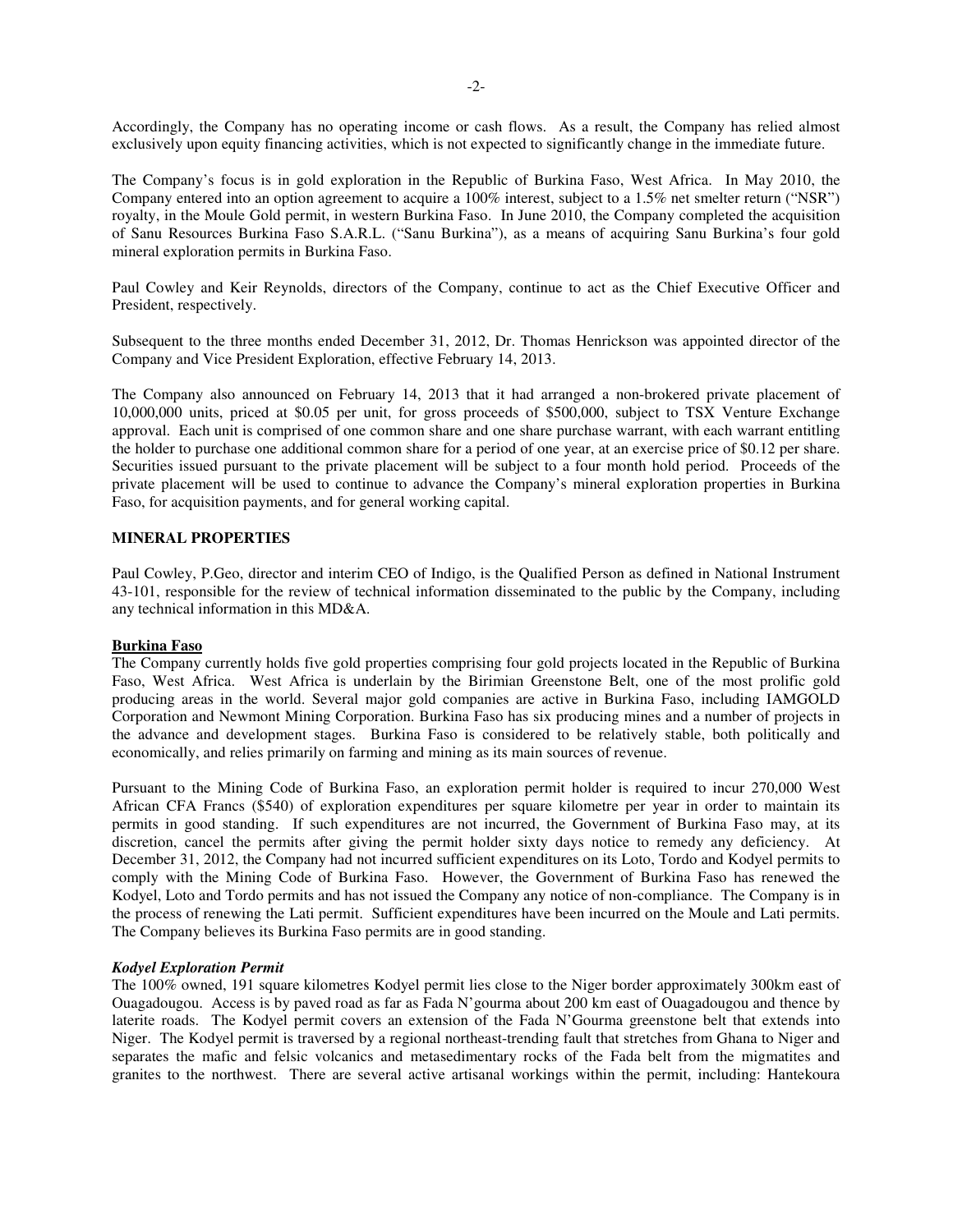(CFA) and Kodyel 1. The extensive Tangounga and Songonduari artisanal workings currently lie off the permit but are part of the same structure, continuing towards and into Niger.

The Hantekoura orpaillage consists of a series of pits and cuts oriented at 060° over 550 metres strike length. Mineralization consists of quartz veins,  $5 - 25$  centimetres thick, hosted in intermediate tuffs near the granite contact. The Kodyel 1 site consists of a large cut 70 metres long and up to 40 metres wide, exploiting strongly kaolinitized and sheared rocks hosting white and rose quartz veins in a zone striking to the northeast and dipping to the northwest and southeast. Tangounga hosts multiple massive quartz veins each 1-10 metres wide outcropping over more than 400 metres strikelength. Local miners have been working to a depth of over 35 metres. Songonduari is located just inside the Burkina Faso border and was the site of a recent gold rush involving up to 10,000 artisanal miners. Highlights of grab samples of quartz from artisanal gold mining sites on Kodyel on veining, and alteration, within intermediate tuffs and highly altered, sheared and kaolinized felsic volcanics include 7 gpt Au and 9 gpt Au. A large part of the permit remains unexplored.

The permit was held from 1995-1997 by SEMAFO, who drilled over 493 RAB, 26 RC and 12 DD holes into the CFA prospect and outlined a small resource. The best intersection from a RAB hole was Hole 196 with 43m of 4.3 gpt Au.

Until early 2012 the Company had been unable to access the Kodyel permit due to a border dispute between Burkina Faso and Niger. The temporary suspension on the Kodyel permit was lifted and the Company commenced exploration on the renewed Kodyel permit. The renewed permit has been reduced from 238 square kilometres to 191 square kilometres to exclude a 5 kilometre area adjacent to the Niger border. The permit retains a right of first refusal to include this excluded area (which hosts the Tangounga artisanal mining site) once the World Court has finalized the border location.

In the spring of 2012, the Company completed a 48 square kilometres soil grid over the 15 kilometre stretch of favourable geology and artisanal workings between the Tangounga pit and the CFA Zone drilled by Semafo in 1997. Results have been received for 65% of the grid. Multiple gold soil anomalies were identified. The most significant anomaly measures 1.5 kilometres long by 1 kilometre wide and corresponds with an interpreted structural dilation zone related to a regional right lateral fault. During the soil sampling program, geologists also mapped numerous artisanal workings and zones of substantial quartz float strung along a 15 kilometre stretch overlying the interpreted regional right lateral fault. The soil anomalies to date constitute new drill targets and confirm the sizeable potential of our flagship project. Approximately 35% of the soil results for this grid are pending, corresponding to an area 3 kilometre long trend, which displays a series of substantial artisanal workings.

## *Moule Option*

On May 5, 2010, the Company entered into an option agreement to acquire a 100% interest, subject to a 1.5% net smelter return ("NSR") royalty, in the Moule Gold Permit, in western Burkina Faso, in consideration for cash payments totalling US\$410,000 over a three year period. To date the Company has made payments of US\$210,000. The final payment of US\$200,000 is due on or before May 5, 2013. The Company has the right to purchase the entire 1.5% NSR royalty for US\$1,800,000.

The Moule Gold Permit covers 249 square kilometres of prospective Birimian greenstone geology. Exploration prior to acquisition by Indigo consisted of property wide mapping, soil geochemistry, quartz veining and quartz float sampling and ground geophysics. These surveys located a number of gold targets, including: Zelingpe 1, Zelingpe 2, Vein 2 and Vein 3.

The Company completed initial RC drill programs on Zelingpe 1, Zelingpe 2 and Vein 3; and followed up with a diamond drill program at Vein 2 and Vein 3. These were the first drill programs ever completed at Moule.

Results of the drill programs have been reported by press release and in prior MD&A's. Drill plans and selected sections from the Moule diamond drill program can be found on the Company's website at www.indigoexploration.com.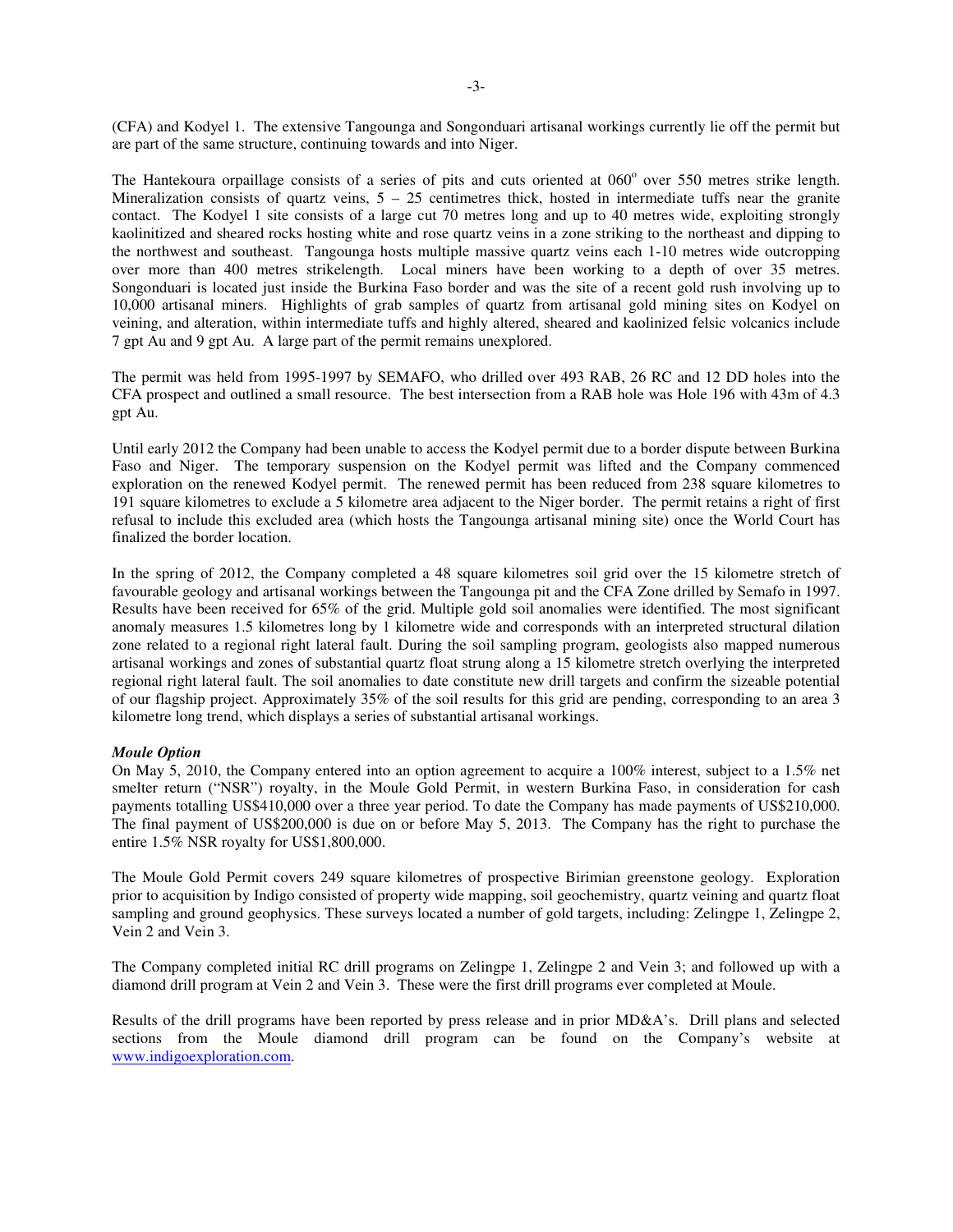The Company has received reinterpreted airborne geophysics from Moule. The radiometric airborne survey completed over the Moule/Loto project has identified a major new anomaly that is 9 kilometres long by 500 to 1500 metres wide and is suggestive of strong hydrothermal alteration. Indigo crews have completed a 19 square kilometre soil grid on the Moule and Loto Permits that covered the large radiometric target identified from the 2011 airborne geophysical survey. The soil grid has produced two kilometre-scale gold anomalies generating new drill targets. One anomaly is 2.2 kilometres long by up to 350 metres wide and corresponds to an interpreted magnetic intrusion. This anomaly trends towards the V-3 target on Moule where the Company intercepted 7 metres of 29.67 g/t Au in 2011 drilling, approximately 5.5 kilometres to the north of the soil anomaly. The second soil anomaly measures 1.5 kilometres long by up to 350 metres wide and corresponds to an area where limited prospecting of quartz float has returned four grab samples that ranged between 4.5 g/t Au and 21.9 g/t Au.

### *Lati Exploration Permit*

The 100% owned, 246 square kilometre Lati Permit covers a major north-south shear zone in the Boromo greenstone belt. Lati is the site of expanding artisanal activity with at least three known active artisanal mining areas over the 8 kilometre long Prospect 1. The Lati permit is about 150 km by road west of Ouagadougou. Lati was previously explored by the United Nations Development Program ("UNDP") and the Burkina Faso Office of Mines and Geology ("BUMIGEB") for volcanic-hosted massive sulfides ("VHMS") similar to the Perkoa zinc deposit, as well as by Carlin Resources and Incanore Resources for gold.

Prior exploration included airborne geophysics, soil geochemistry, trenching, and drilling. Several anomalous areas that were not previously followed up include a gold-in-soil anomaly (1000m by 200m) in the northern part of the permit in which three samples yielded over 1 gpt Au with a peak value of 6.5 gpt Au; a UNDP prospect that reported 12m of 2.45 gpt Au in a diamond drill hole; and the Kwademen artisanal mining area where reported gold mineralization over an area of 1250m x 250m with isolated values up to 65 gpt Au occurs in quartz veins and veinlets in a sheared granites and felsic volcanics.

The 2011 soil survey was successful in identifying two substantial gold-in-soil anomalies – one 4.75km long by 100-750 metres wide and the second 1.5km long by 250-350 metres wide. These anomalies coincide with portions of the two previously reported artisanal sites. Rock quartz float sampling, also within the grid, returned values ranging from background to 12.65 ppm Au (12.65 gpt). The Company commenced a 5,000 metre reverse circulation drill program in December 2011 to test the soil anomalies and artisanal sites. The drilling was completed in mid February 2012 with 50 RC holes totaling 6,500 metres. The entire drill program was a first pass prospecting effort, with 12 broad spaced drill transects (200m -1km apart) exploring a collective 7 kilometre long anomalous strikelength. The drilling targeted two large gold soil anomalies described in the Company's news release dated September 8, 2011, with associated extensive artisanal workings. The cumulative surface area of artisanal workings on Lati increased from  $0.58 \text{ km}^2$  to  $2.0 \text{ km}^2$  between May of 2011 and February of 2012.

The eastern target was tested for 4 kilometres by 8 broad spaced drill transects. This target covers two areas of extensive artisanal workings. The drilling along this trend yielded numerous intercepts of elevated gold mineralization. A 2.5 kilometre trend of wide, low-grade gold mineralization was discovered on the Eastern target. The interpreted north trending alignment of the mineralized sections remains open along strike to the north and south. In addition, three of the four drill transects suggest the mineralization is still open to the west. This system is only partly overlapping with a large artisanal workings that covers an area at least 850 metres by 500 metres, the majority of which has not been drill tested yet. The granite contact approximately 200-300 metres to the east of the four transects is also suspected to be mineralized and has not been drill tested to date.

The Northwest target area explored a 1 kilometre trend of extensive artisanal workings by 4 drill transects numbered 1 through 4. The Northwest target is approximately 1 kilometre northwest of the Eastern target. The best intercept here was 4.16 g/t Au across 4m. This area reported a previous drillhole by UNDP of 12m grading 2.5 g/t Au. The drilling in the northwest target encountered multiple intercepts of elevated gold, however, were found to be narrow or too dispersed to generate substantial zones.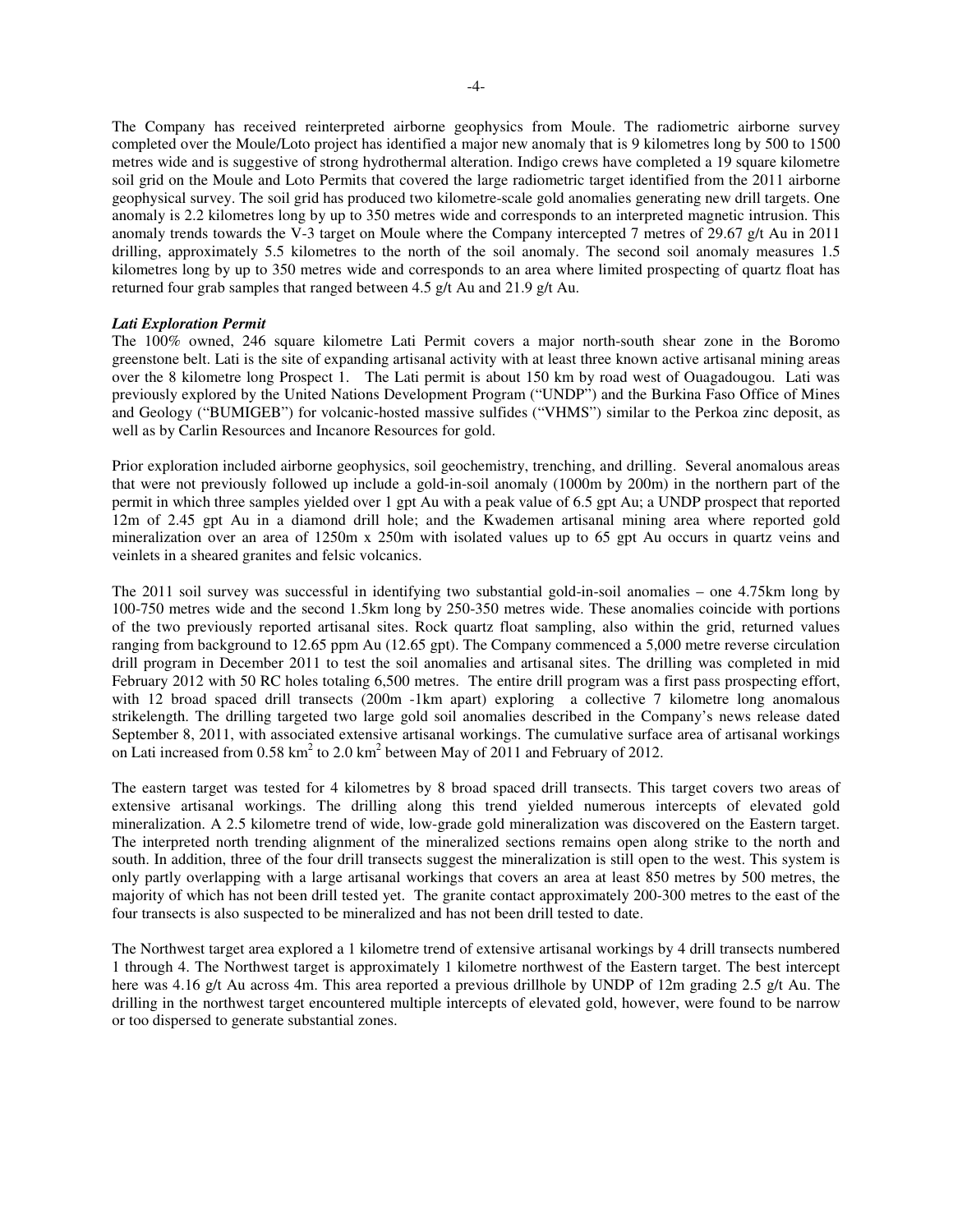Results of the RC drill program on Lati have been reported by press releases and in prior MD&A's. Drill plans and selected sections from the Lati RC drill program can be found on the Company's website at www.indigoexploration.com.

### *Tordo Exploration Permit*

The 100% owned, 143 square kilometre Tordo permit lies about 150km east of Ouagadougou. The permit covers a portion of the Fada N'gourma greenstone belt which consists of meta-tuff, meta-sediment and mafic metavolcanic rocks and has never been previously explored until recently by Sanu Burkina. A dilational fault splay is focused near the contact of the greenstone belt and enclosing granites. Quartz float debris fields and a number of artisanal workings are associated with these structures. Quartz veins are most numerous in the central part of the mapped area displaying variable orientations including  $070^\circ$ ,  $110^\circ$ , and  $130^\circ$  as exposed by trenching. In the metasedimentary rocks in the centre of the permit, mineralization consists of relatively narrow quartz veining and associated silicification. A regional and locally detailed soil geochemistry program has defined a 1300x 300m soil gold anomaly in saprolite with peak values to 3000 ppb gold (Au). Trenching of the anomaly by Sanu Burkina suggests these stockworks may host significant gold mineralization but more work is required to determine controls and extent. The trenching returned 8 metres of 1.17 gpt Au within a larger section of 101 metres of 0.41 gpt Au; 70 metres of 0.51 gpt Au; 27 metres of 0.32 gpt Au; and 38 metres of 0.24 gpt Au.

The Company has commenced trenching at Tordo in advance of a preliminary drilling program. The trenching program has not yet been completed.

#### *Loto Exploration Permit*

The 100% owned, 93 square kilometre Loto exploration permit is located in the Boromo greenstone belt, contiguous to the Moule Exploration Permit, and forms part of the Moule project. The Loto permit lies near the town of Diebougou, approximately 270 km by road from Ouagadougou of which 250 km is paved. The area is intensely farmed and it has taken time to establish a working relationship with the local community.

Attention was first drawn to this area by outcrops of strongly anomalous (1-2 gpt Au) quartz vein swarms in intermediate to mafic volcanics. Sanu Burkina has covered the areas of quartz veining by a 200 x 100m soil geochemistry, rock chip and lag sampling and geological mapping. Eight of the ninety soil samples analyzed returned values greater than 50 ppb Au with a high value of 226 ppb Au. Five of the 167 grab rock chip and lag quartz samples collected assayed greater than 1 gpt Au, including values of 22.15 gpt Au, 4.49 gpt Au, 8.08 gpt Au, 11.15 gpt Au and 14.55 gpt Au.

The reinterpreted airborne geophysics from the radiometric airborne survey completed over the Moule/Loto project has identified a major new radiometric anomaly that is 9 kilometres long by 500 to 1500 metre wide and is suggestive of strong hydrothermal alteration. The southern part of this anomaly lies on the Loto permit. Indigo crews have completed grid soil sampling over the full length of the radiometric anomaly to prepare this trend for future drilling.

The soil grid has produced two kilometre-scale gold anomalies generating new drill targets. One anomaly on Moule is 2.2 kilometres long by up to 350 metres wide and corresponds to an interpreted magnetic intrusion. This anomaly trends towards the V-3 target on Moule where the Company intercepted 7 metres of 29.67 g/t Au in 2011 drilling, approximately 5.5 kilometres to the north of the soil anomaly. The second soil anomaly on Loto measures 1.5 kilometres long by up to 350 metres wide and corresponds to an area where limited prospecting of quartz float has returned four grab samples that ranged between 4.5 g/t Au and 21.9 g/t Au.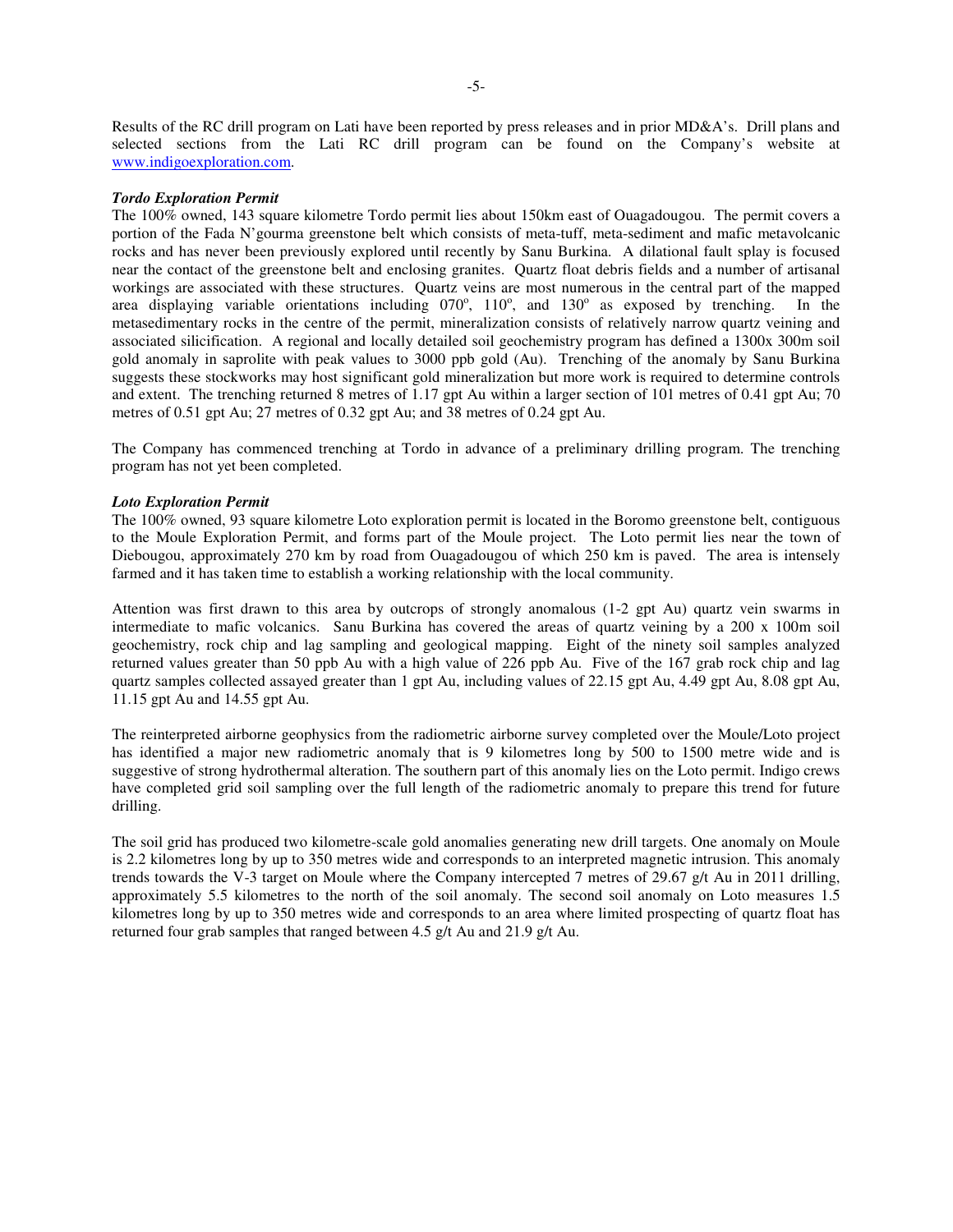# **QUARTERLY INFORMATION**

The following is selected financial data from the Company's unaudited quarterly financial statements for the last eight quarters ending with the most recently completed quarter, being the three months ended December 31, 2012.

|                               | For the quarter ended (\$) |               |               |               |
|-------------------------------|----------------------------|---------------|---------------|---------------|
|                               | Dec. 31, 2012              | Sep. 30, 2012 | Jun. 30, 2012 | Mar. 31, 2012 |
| Total revenues                |                            |               |               |               |
| Net loss                      | (47.799)                   | (150, 581)    | (144, 138)    | (202, 407)    |
| Net loss per share (basic and |                            |               |               |               |
| diluted) $^{(1)}$             | (0.00)                     | (0.00)        | (0.00)        | (0.01)        |
| Total assets                  | 3,564,579                  | 3,648,530     | 3,687,864     | 3,876,033     |

|                               | For the quarter ended $(\$)$ |               |               |               |
|-------------------------------|------------------------------|---------------|---------------|---------------|
|                               | Dec. 31, 2011                | Sep. 30, 2011 | Jun. 30, 2011 | Mar. 31, 2011 |
| Total revenues                |                              |               | -             |               |
| Net loss                      | (395, 156)                   | (292, 424)    | (177, 018)    | (292, 172)    |
| Net loss per share (basic and |                              |               |               |               |
| diluted $\tilde{C}^{(1)}$     | (0.01)                       | (0.01)        | (0.01)        | (0.01)        |
| Total assets                  | 4,169,231                    | 4,350,843     | 3,721,103     | 3,649,621     |

(1) The basic and diluted calculations result in the same values.

The net loss declined in the quarter ended December 31, 2012 due to decreased administrative expenditures as management took steps to conserve cash. During the quarter ended September 30, 2011, total assets increased due to the completion of a private placement financing, partially offset by a write-off of mineral properties related to a reduction in the area of the Kodyel permit in Burkina Faso of \$54,000.

# **RESULTS OF OPERATIONS**

The Company recorded a net loss of \$47,799 (\$0.00 per share) for the three months ended December 31, 2012 as compared to a net loss of \$395,156 (\$0.01 per share) for the three months ended December 31, 2011. In general, business activities during the current quarter were very limited in comparison to the same quarter in fiscal 2012 and as such the reported loss was significantly lower in the current quarter.

Differences in general and administrative expenses of note include:

- Consulting fees of \$Nil (2011 \$10,054). Consulting fees, primarily for financial/business development services, were reduced in the period due to decreased corporate activities.
- Foreign exchange loss of \$1,813 (2011 \$(3,440)). Based primarily on activities conducted in Burkina Faso in West African CFA Francs, Euros and US dollars.
- General exploration expenses of \$1,481 (2011 \$Nil). These exploration expenses are related to the Bada property in Burkina Faso, which the Company had written-off at September 30, 2012.
- Investor relations expenses of \$Nil (2011 \$79,359). Expenditures are incurred for communications with current and potential shareholders. The decrease is the result of the discontinuation of services of a Canadian based IR firm and a German based IR firm.
- Legal fees of  $$500 (2011 $21,203)$ . Legal expenditures decreased as there were no business transactions during the period.
- Management and administration fees of \$6,000 (2011 \$34,667). Management fees were reduced during the period and the prior period included management fees for the former CEO.
- Office and miscellaneous expenses of \$24,754 (2011 \$56,860). Office expenses, including those related to Sanu Burkina, decreased in the period due to a reduction in business activity.
- Shared-based payments of \$Nil (2011 \$171,961). Shared-based payments are related to the grant of incentive stock options in the respective period.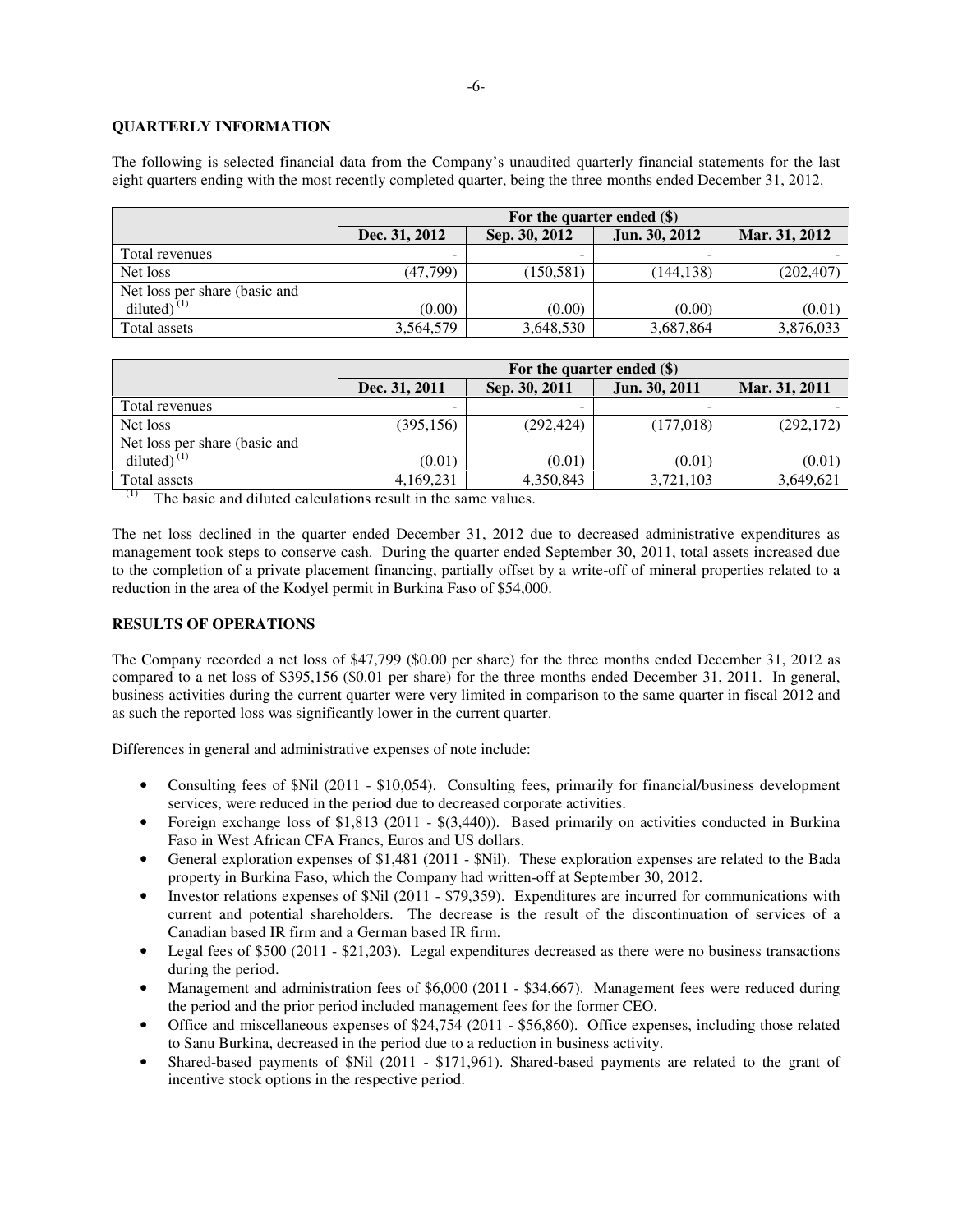• Travel and accommodation expenses of \$Nil (2011 - \$12,240). There was no travel related to work on the Burkina Faso properties, investor relations, and financing matters during the current period.

### **FINANCING ACTIVITIES AND CAPITAL EXPENDITURES**

#### *Financing Activities*

There were no financing activities during the three months ended December 31, 2012 or December 31, 2011.

### *Capital Expenditures*

The capital expenditures of the Company during the three months ended December 31, 2012 included deferred mineral property expenditures of \$58,862 (2011 - \$204,388), deferred acquisition expenditures of \$30,493 (2011 - \$Nil), purchase of equipment on the Company's Burkina Faso projects of \$Nil (2011 - \$42,591), and recovery of other assets of \$Nil (2011 - \$3,500).

## **LIQUIDITY AND CAPITAL RESOURCES**

The Company's operations consumed \$45,140 of cash (before working capital items) for the three months ended December 31, 2012 (2011 - \$218,996) with an additional \$58,862 (2011 - \$204,388) used on mineral property deferred exploration expenditures, \$30,493 (2011 - \$Nil) used on deferred acquisition expenditures, \$Nil (2011 -\$42,591) used for the purchase of equipment and \$Nil (2011 - \$3,500) for the recovery of other assets. The cash requirement was fulfilled from cash on hand at the beginning of the period.

The Company's aggregate operating, investing and financing activities during the three months ended December 31, 2012 resulted in a net decrease in its cash balance from \$315,879 at September 30, 2012 to \$179,778 at December 31, 2012. The Company's working capital decreased to \$124,931 at December 31, 2012 (September 30, 2012 - \$228,494). The Company has no long term debt.

The Company has an option agreement to acquire a 100% interest in the Moule Gold Permit, Burkina Faso, by making a cash payment of US\$200,000 on or before May 5, 2013. The Company has minimum exploration commitments in Burkina Faso in order to keep its properties in good standing. Aside from the Moule option agreement and the minimum exploration commitments in Burkina Faso, the Company does not have any commitment for material capital expenditures over the near term or long term and none are presently contemplated in excess of normal operating requirements.

The Company has not as yet put into commercial production any of its mineral properties and as such has no operating revenues or cash flows. Accordingly, the Company is dependent on the equity markets as its sole source of operating working capital, and the Company's capital resources are largely determined by the strength of the junior resource capital markets and by the status of the Company's projects in relation to these markets, and its ability to compete for investor support of its projects. There can be no assurance that financing, whether debt or equity, will always be available to the Company in the amount required at any particular time or for any particular period or, if available, that it can be obtained on terms satisfactory to it.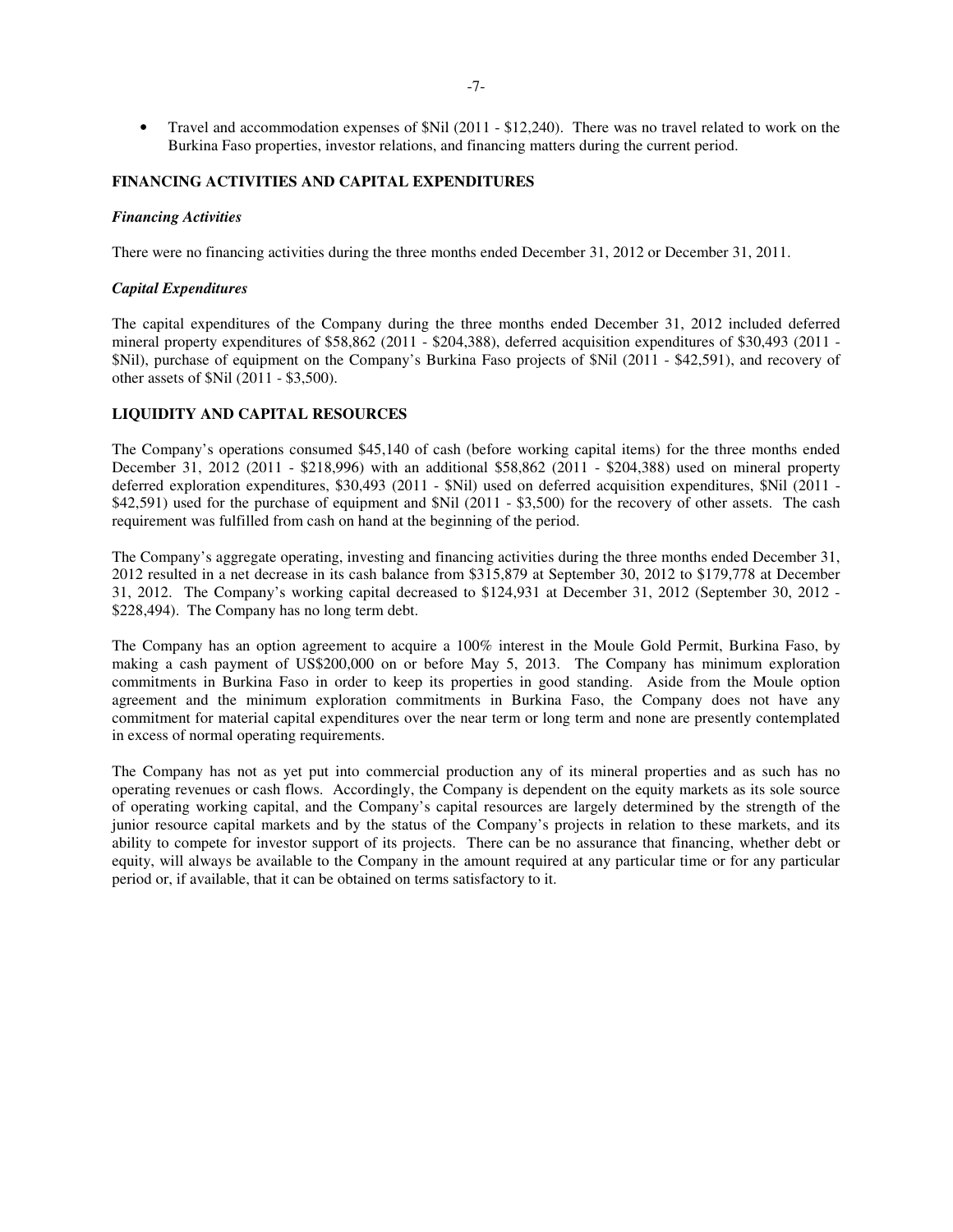### **TRANSACTIONS WITH RELATED PARTIES**

During the three months ended December 31, 2012 and 2011, the Company incurred the following expenditures charged by directors and officers of the Company and by companies controlled by directors and officers of the Company:

|                                            | 2012   | 2011   |
|--------------------------------------------|--------|--------|
|                                            |        |        |
| Accounting fees                            | 7,649  | 7,958  |
| Management and administration fees         | 6,000  | 33,542 |
| Mineral property expenditures - consulting |        | 2,850  |
|                                            | 13.649 | 44,350 |

As at December 31, 2012, accounts payable and accrued liabilities includes an amount of \$8,432 (September 30, 2012 - \$13,155) due to companies controlled by directors and officers of the Company.

Key management includes the Chief Executive Officer and the directors of the Company. The compensation paid or payable to key management for services during the three months ended December 31, 2012 and 2011 is as follows:

|                                            | 2012   | 2011    |
|--------------------------------------------|--------|---------|
|                                            |        |         |
| Accounting fees                            | 7,649  | 7,958   |
| Management and administration fees         | 6,000  | 33,542  |
| Mineral property expenditures - consulting |        | 2,850   |
| Share-based payments                       |        | 132,003 |
|                                            |        |         |
|                                            | 13,649 | 176,353 |

# **FINANCIAL INSTRUMENTS**

### Fair Value and Classification of Financial Instruments

The Company's financial instruments consist of cash and cash equivalents, other receivables, and accounts payable and accrued liabilities. Cash and cash equivalents and other receivables are designated as loans and receivables, which are measured at amortized cost. Accounts payable and accrued liabilities are designated as other financial liabilities, which are measured at amortized cost.

Fair value is the price that would be received to sell an asset or paid to transfer a liability in an orderly transaction between market participants at the measurement date. The fair value hierarchy establishes three levels to classify the inputs to valuation techniques used to measure fair value, by reference to the reliability of the inputs used to estimate the fair values.

- Level 1 Applies to assets or liabilities for which there are quoted prices in active markets for identical assets or liabilities.
- Level 2 Applies to assets or liabilities for which there are inputs other than quoted prices that are observable for the asset or liability such as quoted prices for similar assets or liabilities in active markets; quoted prices for identical assets or liabilities in markets with insufficient volume or infrequent transactions (less active markets); or model-derived valuations in which significant inputs are observable or can be derived principally from, or corroborated by, observable market data.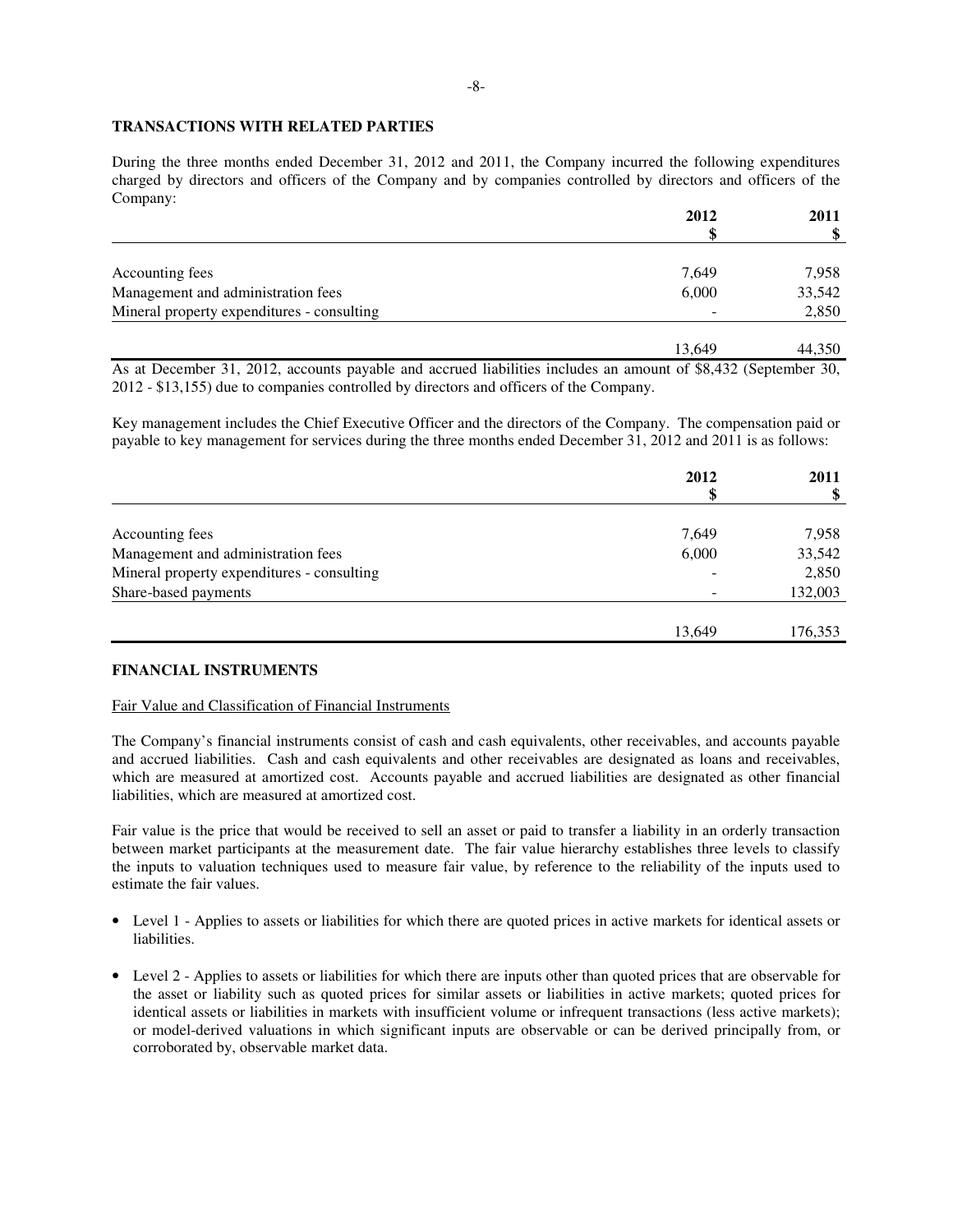• Level 3 - Applies to assets or liabilities for which there are unobservable inputs to the valuation methodology that are significant to the measurement of the fair value of the assets or liabilities.

As at December 31, 2012, the Company believes that the carrying values of cash and cash equivalents, other receivables, and accounts payable and accrued liabilities approximate their fair values because of their nature and relatively short maturity dates or durations.

Discussions of risks associated with financial assets and liabilities are detailed below:

#### Foreign Exchange Risk

A portion of the Company's financial assets and liabilities is denominated in West African CFA francs ("CFA") giving rise to risks from changes in the foreign exchange rate. The Company is exposed to currency exchange rate risk to the extent of its activities in the Burkina Faso. The Company's currency risk is presently limited to approximately \$26,720 of net exposure denominated in CFAs. Based on this exposure as at December 31, 2012, a 5% change in the exchange rate would give rise to a change in net loss of \$1,336. The Company does not use derivative financial instruments to reduce its foreign exchange exposure.

**December 31, 2012** 

The currencies of the Company's financial instruments were as follows:

|                                          | Deteniner $J_1, 2012$ |                    |  |
|------------------------------------------|-----------------------|--------------------|--|
|                                          | Canadian dollar       | <b>CFA</b>         |  |
| Cash and cash equivalents                | 181,102               | (1,324)            |  |
| Other receivables                        | 4,500                 | 1,142              |  |
| Accounts payable and accrued liabilities | (41,009)              | (26, 538)          |  |
|                                          |                       |                    |  |
| Net exposure                             | 144,593               | (26, 720)          |  |
|                                          |                       |                    |  |
|                                          |                       | September 30, 2012 |  |
|                                          | Canadian dollar       | <b>CFA</b>         |  |
| Cash and cash equivalents                | 314,390               | 1,489              |  |
| Other receivables                        | 5,100                 | 1,101              |  |
| Accounts payable and accrued liabilities | (45, 128)             | (58, 571)          |  |
|                                          |                       |                    |  |
|                                          |                       |                    |  |

Future changes in exchange rates could have a material effect on the Company's business, financial condition and results of operations.

#### Credit Risk

Credit risk arises from cash held with banks and financial institutions. The maximum exposure to credit risk is equal to the carrying value of the financial assets. The majority of the Company's cash is held through a major Canadian charted bank and accordingly, the Company's exposure to credit risk is considered to be limited.

#### Interest Rate Risk

Interest rate risk is the risk that the fair value of future cash flows of a financial instrument will fluctuate because of changes in market interest rates. Although interest income on the Company's cash and cash equivalents is subject to a variable interest rate, the risk exposure is not significant due to the small amount of interest income these balances.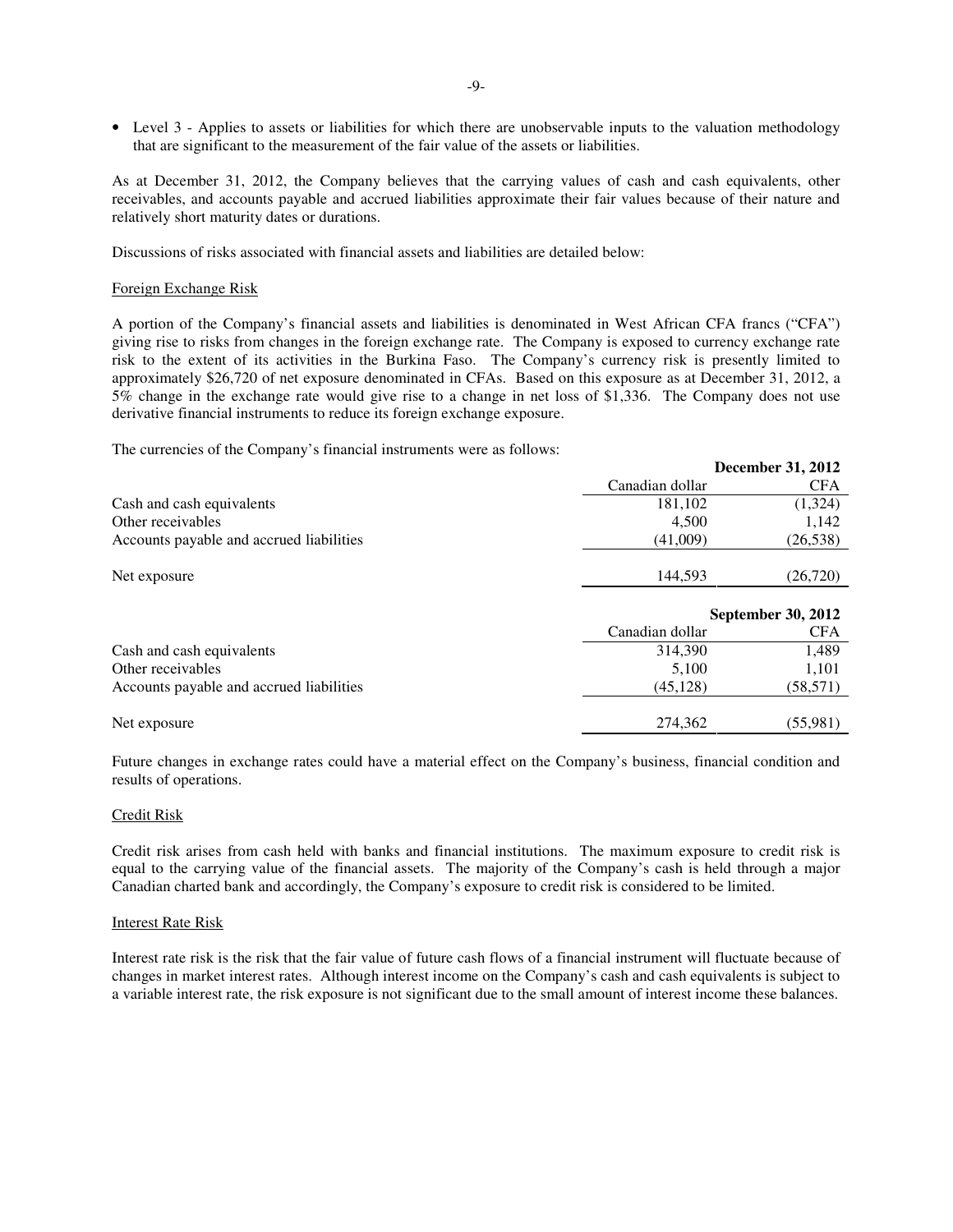### Liquidity Risk

The Company manages liquidity risk by maintaining sufficient cash to enable settlement of transactions as they come due. Management monitors the Company's contractual obligations and other expenses to ensure adequate liquidity is maintained.

### **OUTSTANDING SHARE DATA**

- a) Authorized: Unlimited common shares without par value.
- b) Issued and outstanding: 33,060,982 common shares as at February 28, 2013.
- c) Outstanding warrants and options as at February 28, 2013:

| Type of Security        | Number    | <b>Exercise Price</b> | <b>Expiry Date</b> |
|-------------------------|-----------|-----------------------|--------------------|
| Share purchase warrants | 1,637,500 | \$0.50                | March 3, 2013      |
| Share purchase warrants | 229,250   | \$0.30                | March 3, 2013      |
| Stock options           | 400,000   | \$0.15                | September 10, 2014 |
| Stock options           | 625,000   | \$0.20                | August 9, 2015     |
| Stock options           | 565,000   | \$0.30                | November $3, 2016$ |

## **DISCLOSURE CONTROLS AND PROCEDURES**

Disclosure controls and procedures are intended to provide reasonable assurance that information required to be disclosed is recorded, processed, summarized, and reported within the time periods specified by securities regulations and that the information required to be disclosed is accumulated and communicated to management. Internal controls over financial reporting are intended to provide reasonable assurance regarding the reliability of financial reporting and the preparation of financial statements for external purposes in accordance with IFRS.

In connection with National Instrument 52-109 (Certificate of Disclosure in Issuer's Annual and Interim Filings) ("NI 52-109"), the Chief Executive Officer and Chief Financial Officer of the Company have filed a Venture Issuer Basic Certificate with respect to the financial information contained in the unaudited interim condensed consolidated financial statements for the three months ended December 31, 2012 and this accompanying MD&A (together, the "Interim Filings").

In contrast to the full certificate under NI 52-109, the Venture Issuer Basic Certificate does not include representations relating to the establishment and maintenance of disclosure controls and procedures and internal control over financial reporting, as defined in NI 52-109. For further information the reader should refer to the Venture Issuer Basic Certificates filed by the Company with the Annual Filings on SEDAR at www.sedar.com.

### **RISKS AND UNCERTAINTIES**

Certain risks are faced by the Company, which could affect its financial position. In general they relate to the availability of equity capital to finance the acquisition, exploration and development of existing and future exploration and development projects. The availability of equity capital to junior resource companies is affected by commodity prices, global economic conditions and economic conditions and government policies in the countries of operation, among other things. These conditions are beyond the control of the management of the Company and have a direct effect on the Company's ability to raise capital.

The Company's working capital and liquidity fluctuate in proportion to its ongoing equity financing activities. The Company requires a certain amount of liquid capital in order to sustain its operations and in order to meet various obligations as specified under the its mineral property option agreement. Should the Company fail to obtain future